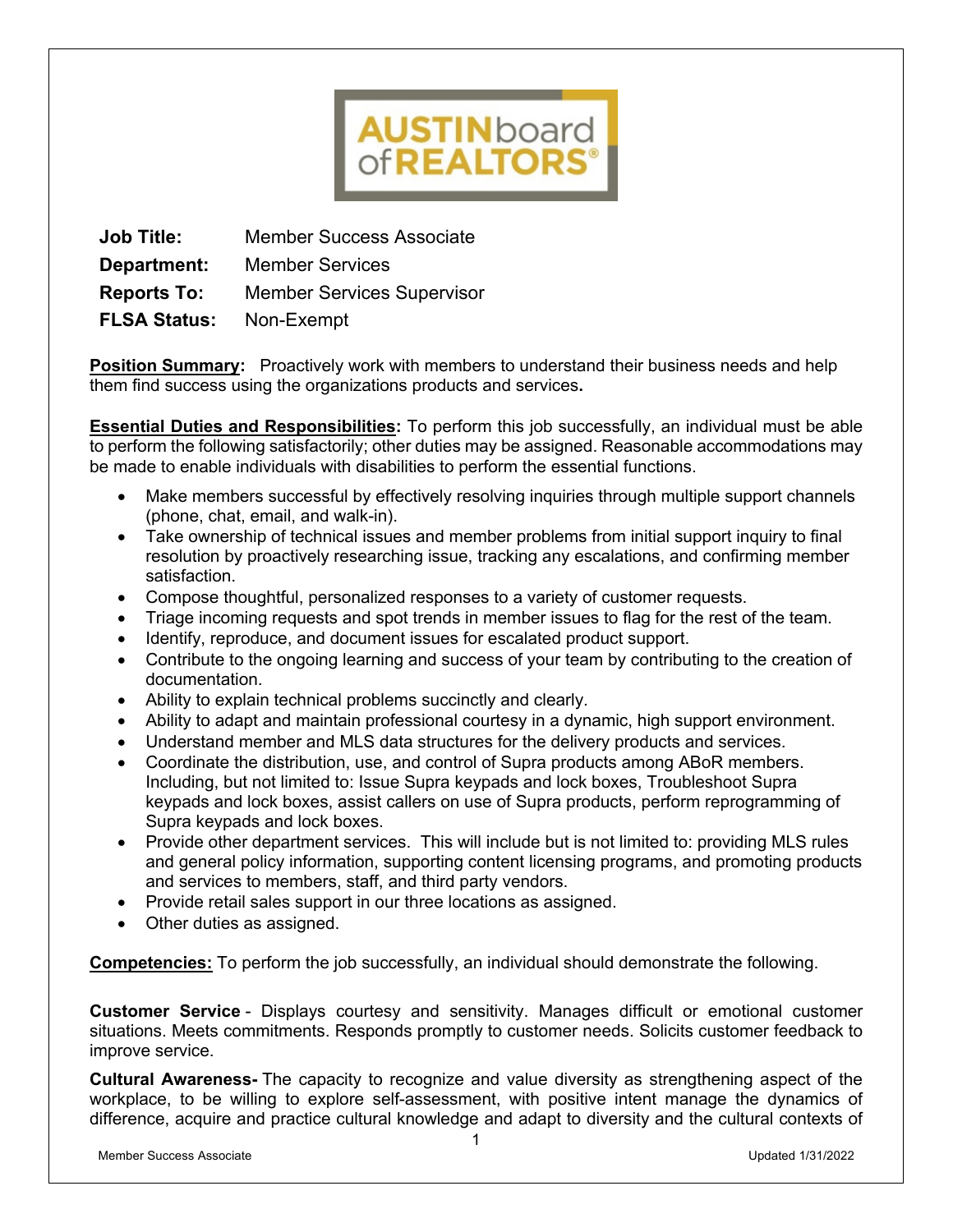the communities one works and serves in.

**Commitment to Excellence-** Must demonstrate a commitment to quality by taking pride in your work and strive to deliver the best possible results. Actively looks for opportunities to improve the way you work, generate ideas for streamlining processes and consistently working to produce the best work product.

**Adaptive to Change/Flexible (general)-** Commits to drive change initiatives, receptive to frequent change occurring within the workplace. Exhibits an openness to different and new ways of doing things. Consistent willingness to modify one's preferred way of doing things for the greater good of the organization. Able to see the value and merit of perspectives other than own and can accept consensus without creating negative internal narratives. Demonstrates openness to organizational improvements to include but not limited to: organizational structures, systems, procedures, and technology. Quickly able to adapt to a different strategy and "fail fast" when an initially selected one isn't effective. Ability to modify a maintain a strongly held position in the face of contrary evidence.

**Adaptive and Change Management/Flexible (leaders)-** Ability to streamlining services, adjust budgets, reposition team roles to improve performance. Consistently drive change initiatives by being receptive and open to frequent change occurring within the workplace. Demonstrates strong people skills and define and articulate a clear direction for employees and customer (if applicable) understand. Consistent willingness to modify one's preferred way of doing things for the greater good of the organization. Able to see the value and merit of perspectives other than own and can accept consensus without creating negative internal narratives. Demonstrates openness to organizational improvements to include but not limited to: organizational structures, systems, procedures, and technology. Quickly able to adapt to a different strategy and "fail fast" when an initially selected one isn't effective. Ability to modify a maintain a strongly held position in the face of contrary evidence.

**Attention to Communication-** Ability to convey information cross functionally and to ensure that information is passed on to others who should be kept informed. Consistently ensures that others directly involved in a work project, initiative or effort are kept informed about changes, modifications, developments, and deliverables. Committed to sharing important information in a timely manner and as appropriate. Leverages multiple channels or modes of communicate important information (example: phone, text systems, memos, newsletters, meetings, electronic mail).

**Managing Competing Priorities-** Ability to reprioritize tasks and projects, maintain and/or negotiate deadlines when needed. that works for both of you. Ability to reprioritize often and consistently affirm and oversee current priorities and adjust when the priorities shift, ideally while maintaining professional working relationships.

**Detail oriented** – Must have strong attention to detail and be able to prioritize and manage multiple tasks simultaneously.

**Cost Consciousness -** Works within approved budget. Conserves organizational resources.

**Project Management -** Coordinates projects. Communicates changes and progress. Completes projects on time and budget.

**Dependability** - Commits to doing the best job possible. Follows instruction. Keeps commitments. Meets attendance and punctuality guidelines. Responds to requests for service and assistance. Takes responsibility for own actions.

**Planning & Organization** - Integrates changes smoothly. Plans for additional resources. Prioritizes and plans work activities. Sets goals and objectives. Uses time efficiently. Works in an organized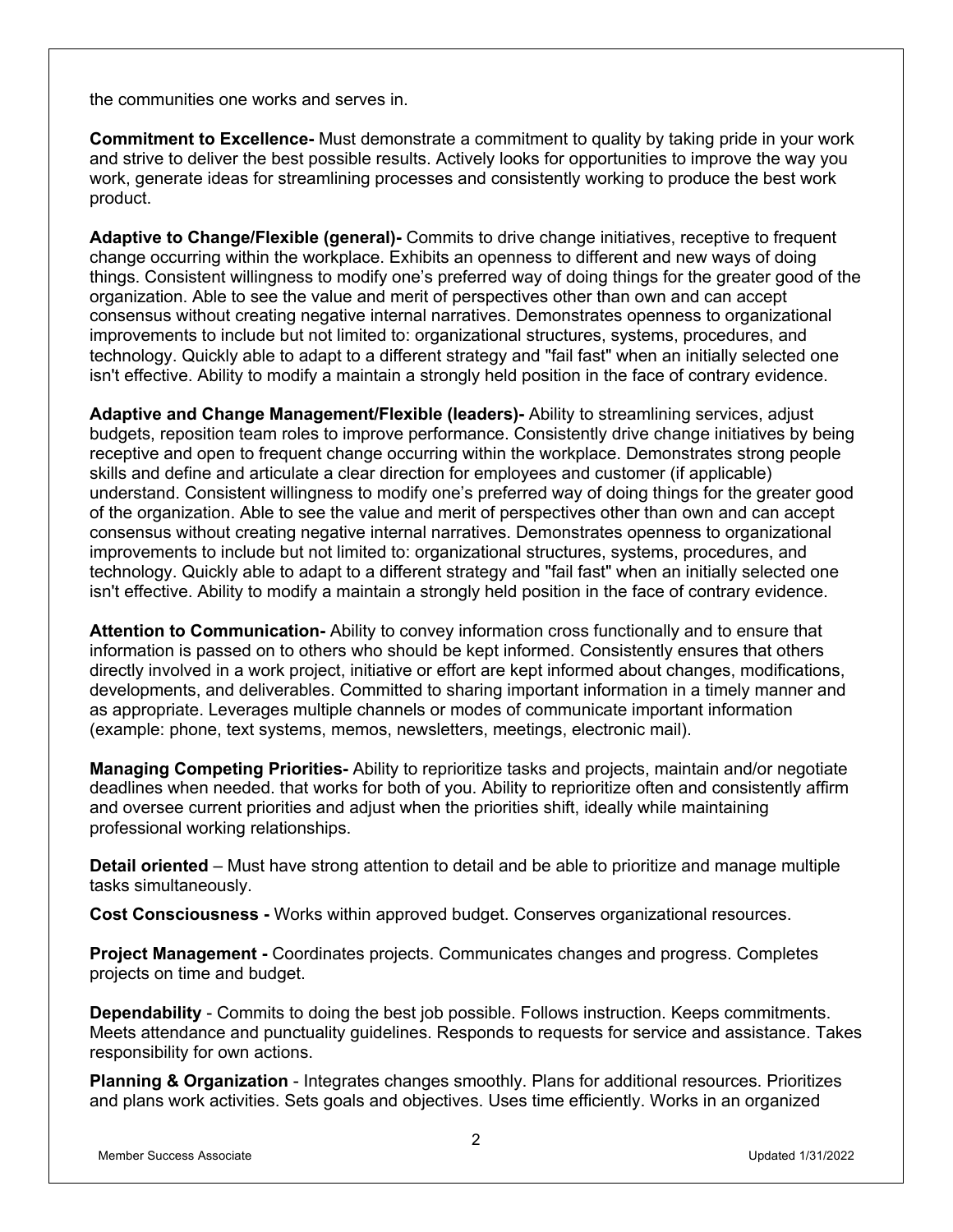### manner.

**Innovation -** Displays original thinking and creativity. Meets challenges with resourcefulness. Generates suggestions for improving work. Develops innovative approaches and ideas. Presents ideas and information in a manner that gets others' attention.

**Quality** – Fosters quality focus in others. Improves processes. Measures key outcomes. Sets clear quality requirements. Solicits and applies customer feedback.

**Use of Technology** - Adapts to new technologies. Demonstrates required skills. Keeps technical skills up to date. Troubleshoots technological problems. Uses technology to increase productivity.

**Qualifications:** To perform this job successfully, an individual must be able to perform each essential duty satisfactorily. The requirements listed below are representative of the knowledge, skill, and/or ability required. Reasonable accommodations may be made to enable individuals with disabilities to perform the essential functions.

# **Education/Experience:**

Associate's degree or equivalent from two-year college or technical school; or two to three years of related experience and/or training; or equivalent combination of education and experience.

## **Language Ability:**

Read and comprehend simple instructions, short correspondence and memos. Write simple correspondence. Effectively present information in one-on-one and small group situations to customers, clients and other employees.

## **Mathematical Ability:**

Calculate figures and amounts such as discounts, interest, commissions, proportions, percentages, area, circumference and volume. Apply concepts of basic algebra and geometry.

# **Reasoning Ability:**

Apply common sense understanding to carry out detailed but uninvolved written or oral instructions. Deal with problems involving a few concrete variables in standardized situations.

# **Computer Skills:**

Microsoft Office 365, Teams, use of the internet and the ability to learn specialized software abilities.

# **Certificates and Licenses:**

None

# **Supervisory Responsibilities:** None

**Work Environment:** The work environment characteristics described here are representative of those an employee encounters while performing the essential functions of this job. Reasonable accommodations may be made to enable individuals with disabilities to perform the essential functions. The noise level in the work environment is usually moderate.

**Physical Demands:** The physical demands described here are representative of those that must be met by an employee to successfully perform the essential functions of this job. Reasonable accommodations may be madeto enable individuals with disabilities to perform the essential functions. The employee must frequently lift and/or move up to 25 pounds. Specific vision abilities required by this job include ability to adjust focus. While performing the duties of this Job, the employee is regularly required to usehands to finger, handle, or feel and talk or hear. The employee is frequently required to